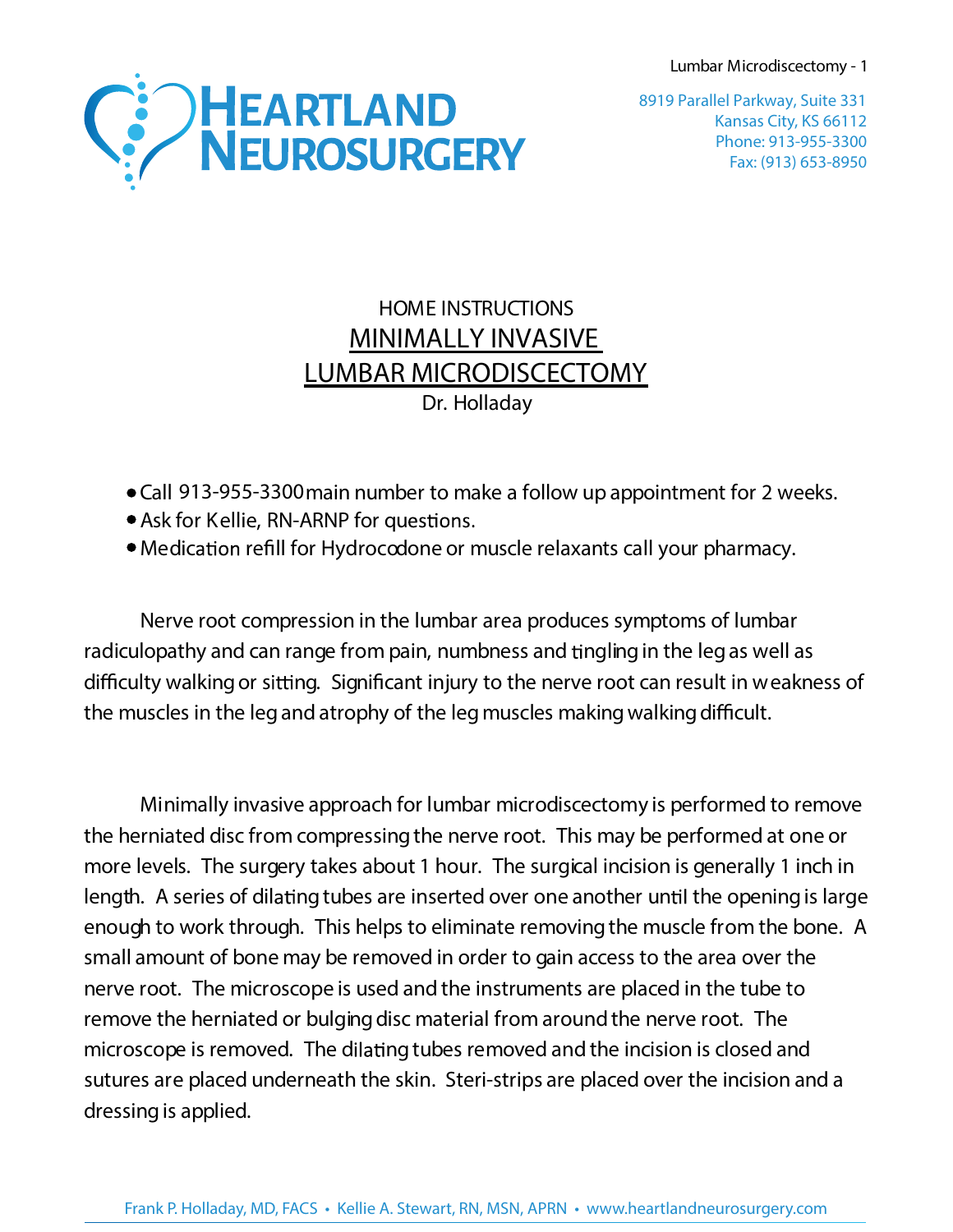Generally, you will be discharged from the recovery room or in the hospital overnight. Most patients will find their pain significantly improved after surgery. Some patients will have residual symptoms, especially numbness and/or tingling. Rehabilitation may be indicated when bowel or bladder symptoms are associated with the leg weakness.

Please bring comfortable clothing to wear, pajamas of your choice, and shoes for walking on the unit. You may dress the next day as tolerated. You will be able to shower the next day. The dressing will be changed daily and can be removed in 48 hours for showering. The dressing does not need to be reapplied. The steri-strips are to be removed in 14 days. Avoid direct water pressure on the incision area. No swimming, hot tubs or tub baths for at least 2 weeks, the incision needs to be well healed with no drainage. Call for abnormal redness, swelling or drainage present after 5 days.

Activity is as you tolerate. Light activity around the house for the first few days; then set about a walking program daily. Start slow and increase the distance on a weekly basis. Be consistent with activity throughout the week. No activity that puts you into a prolonged stooped position such as mopping etc. Lifting, pushing, pulling is restricted to 10 lbs for the first 2 weeks. The muscles will be sore for the first 2 weeks. Use Ice pack to the incision for 45 minutes every 4 hours for 72 hours. You may use heat or topical muscle agent such as Ben Gay or Icy Hot to the back muscles after the incision has healed. You can expect to have some discomfort in the back and legs as you increase activity. Driving can generally be resumed in 1 week.

Physical Therapy is recommended on a case-by-case evaluation. Participation and resuming sports and exercise programs should be addressed during your follow up appointments.